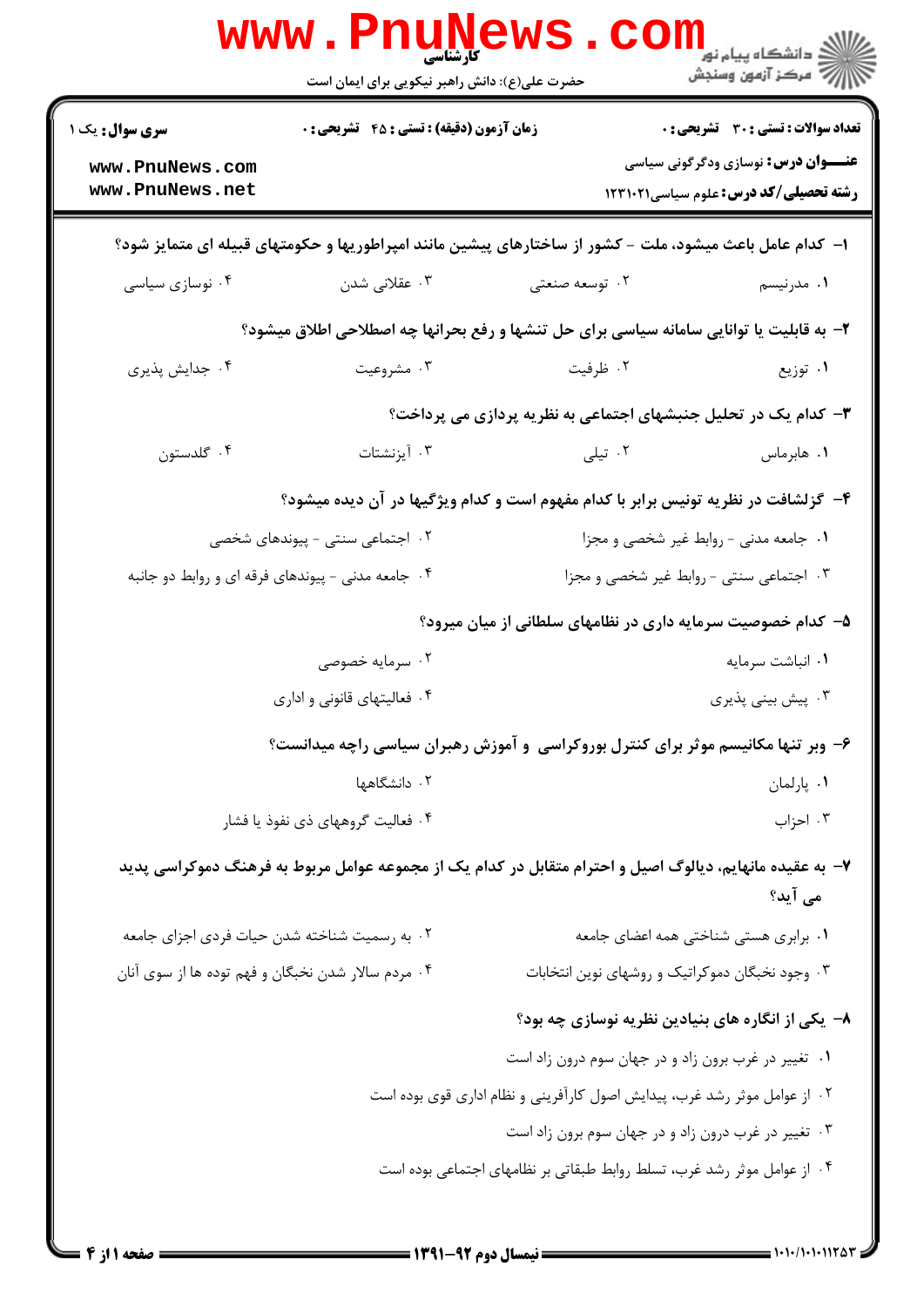| <b>سری سوال : ۱ یک</b>                        | <b>زمان آزمون (دقیقه) : تستی : 45 گشریحی: 0</b> | تعداد سوالات : تستى : 30 - تشريحي : 0                                                                  |
|-----------------------------------------------|-------------------------------------------------|--------------------------------------------------------------------------------------------------------|
| www.PnuNews.com<br>www.PnuNews.net            |                                                 | <b>عنـــوان درس:</b> نوسازی ودگرگونی سیاسی<br><b>رشته تحصیلی/کد درس:</b> علوم سیاسی123111              |
|                                               |                                                 | ۹- کدام یک از ویژگیهای جامعه سنتی بر اساس دیدگاه مکتب نوسازی میباشد؟                                   |
|                                               | ٠٢ باور به عينيتها                              | ۰۱ باور به وجود روابط عام در جامعه                                                                     |
|                                               | ۰۴ باور به ذهنيتها                              | ۰۳ تقسیم کار                                                                                           |
|                                               |                                                 | ∙۱- بر اساس یکی از اصول پارسونز، تمامی جوامع برای حفظ بقای خود به کدام ویژگی نیاز دارند؟               |
|                                               | ۰۲ نوآوري                                       | ٠١. تفكيك كاركردها                                                                                     |
|                                               | ۰۴ تشکیل هنجارهای عمومی                         | ۰۳ سازگاري با پيرامون                                                                                  |
|                                               |                                                 | 11– بر اساس یک انتقاد، نظریه پارسونز فقط در بیان کدام یک از ابعاد جوامع مدرن حرفی برای گفتن داشته است؟ |
|                                               | ۰۲ سازگاری پابی                                 | ۰۱ عقلانی و سیستمانه شدن                                                                               |
|                                               | ۰۴ وجود توازن در جوامع مدرن                     | ۰۳ مکانیسمهای بقا در سیستم اجتماعی                                                                     |
|                                               |                                                 | ۱۲- پارسونز کلید تکامل سیستمهای اجتماعی را کدام خصوصیت می انگاشت؟                                      |
|                                               | ۰۲ یکیا <sub>ر</sub> چگی                        | ۰۱ هدف یاب <i>ی</i>                                                                                    |
|                                               | ۰۴ جدایش پذیری                                  | ۰۳ حفظ الگوی کلی روابط                                                                                 |
|                                               |                                                 | ۱۳– بنا به استدلال پارسونز، چه زمان یک کشور از امتیاز مشروعیت فرهنگی برخوردار میشود؟                   |
|                                               |                                                 | ۰۱ مفهوم ملت شکل گرفته و از رسمیت برخوردار شده باشد                                                    |
|                                               |                                                 | ۰۲ مفهوم شکل گرفته و از امتیاز سازگاری یابی برخوردار شده باشد                                          |
|                                               |                                                 | ۰۳ مفهوم ملت شکل گرفته و مردم نیز آن را پذیرفته باشند                                                  |
|                                               |                                                 | ۰۴ کشور از ظرفیت لازم برای پیدایش اقتصاد پولی و بازار برخوردار شده باشد                                |
|                                               |                                                 | ۱۴- مخالفان نظریه پارسونز، عقیده دارند که او کدام مساله را نادیده گرفته است؟                           |
| ۰۲ تفاوت بین جوامع غربی با جوامع در حال توسعه |                                                 | ۰۱ شکافهای اجتماعی عمیق در کشورهای غربی                                                                |
| ۰۴ شرایط عمومی تغییر اجتماعی                  |                                                 | ۰۳ شرایط وقوع شورش طبقات پایین در جوامع صنعتی                                                          |
|                                               |                                                 | 1۵– هدف پارسونز در تحلیل نهایی تغییر اجتماعی چه بوده است؟                                              |
|                                               |                                                 | ١. ارائه تصوير باثبات و توسعه يافته از جوامع غربي به ويژه امريكا                                       |
|                                               |                                                 | ۰۲ مشخص نمودن شرایط ایجاد ثبات و هم آهنگی بین اجزا سیستم                                               |
|                                               |                                                 | ۰۳ شناسایی منابع تنش و نهایتاً عوامل تغییر اجتماعی                                                     |
|                                               |                                                 | ۰۴ اثبات برون زاد بودن توسعه برای جوامع جهان سوم                                                       |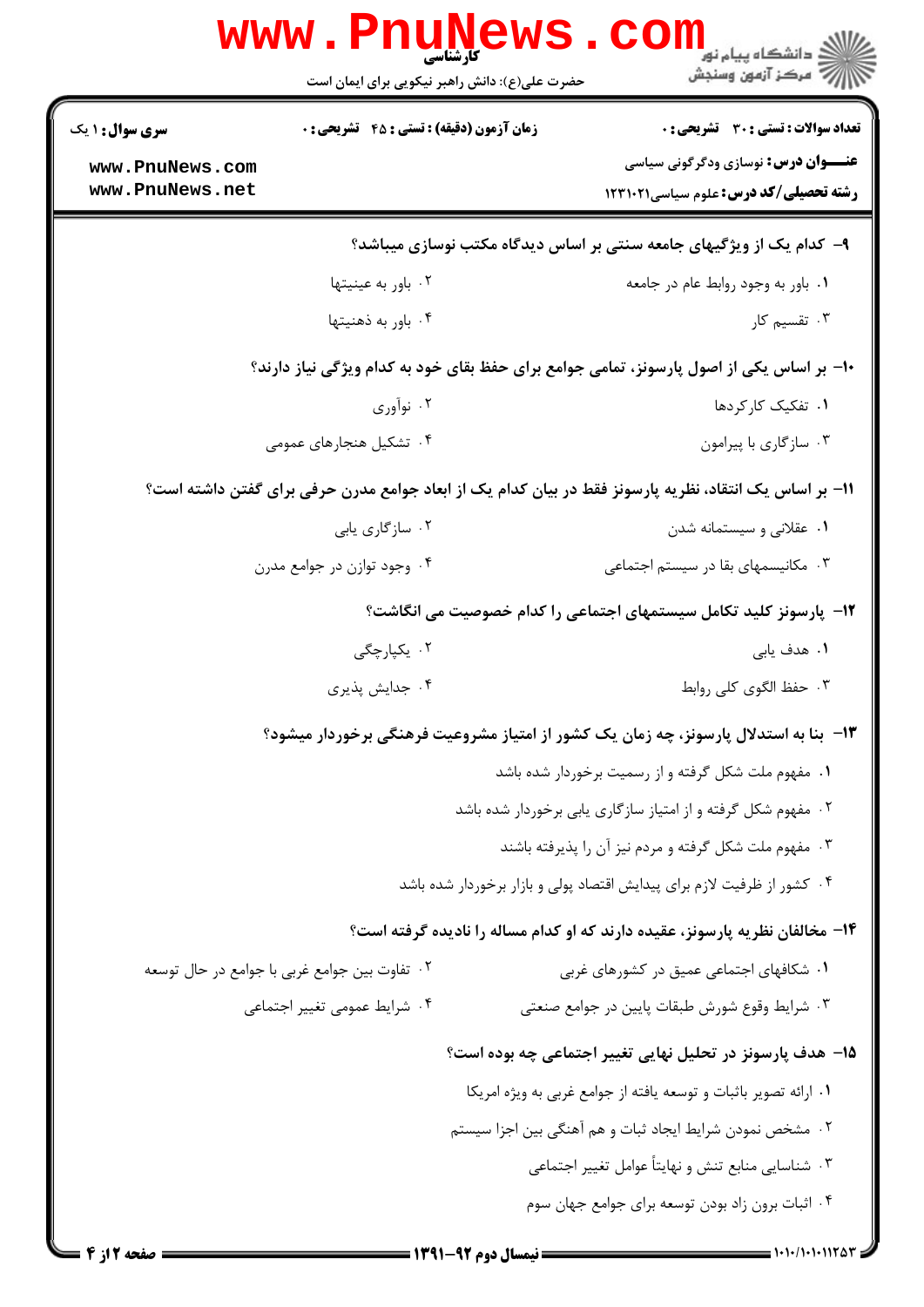|                                             | <b>www</b> .<br>کارشناسی<br>حضرت علی(ع): دانش راهبر نیکویی برای ایمان است                 |                                                                           | ≦ دانشڪاه پيام نور<br>7- مرڪز آزمون وسنڊش                                                 |  |
|---------------------------------------------|-------------------------------------------------------------------------------------------|---------------------------------------------------------------------------|-------------------------------------------------------------------------------------------|--|
| <b>سری سوال :</b> ۱ یک                      | <b>زمان آزمون (دقیقه) : تستی : 45 گشریحی : 0</b>                                          |                                                                           | <b>تعداد سوالات : تستی : 30 ٪ تشریحی : 0</b>                                              |  |
| www.PnuNews.com<br>www.PnuNews.net          |                                                                                           |                                                                           | <b>عنـــوان درس:</b> نوسازی ودگرگونی سیاسی<br><b>رشته تحصیلی/کد درس:</b> علوم سیاسی123111 |  |
|                                             |                                                                                           | ۱۶- بر اساس استدلال روستو، صنعتی شدن ناشی از چیست؟                        |                                                                                           |  |
| ۰۲ ظهور گروههای نخبه قدرتمند اقتصاد و سیاسی |                                                                                           |                                                                           | ٠١. طي مراحل پنج گانه توسعه                                                               |  |
|                                             | ۰۴ برخورداری جامعه از دوران طولانی ثبات                                                   |                                                                           | ۰۳ گسترش و افزایش متوالی نرخ سرمایه گذاری                                                 |  |
|                                             | ۱۷- مقصود ارگانسکی از مفهوم «یکپارچگی ابتدایی» در مراحل چهارگانه توسعه سیاسی چه بوده است؟ |                                                                           |                                                                                           |  |
|                                             |                                                                                           | ۰۱ شکل گیری ملت - کشور و اعمال حاکمیت مرکزی دولت                          |                                                                                           |  |
|                                             |                                                                                           |                                                                           | ٢. ورود نخبگان اقتصادي به عرصه سياستگذاريها                                               |  |
|                                             |                                                                                           |                                                                           | ۰۳ گسترش مشارکت سیاسی                                                                     |  |
|                                             |                                                                                           | ۰۴ وحدت ساختارهای سیاسی و هم آهنگی آنها با نظام اقتصادی                   |                                                                                           |  |
|                                             | ۱۸- به نظر اسملسر، وقوع «آشفتگیهای اجتماعی» در جوامع در حال نوسازی ناشی از کدام عامل است؟ |                                                                           |                                                                                           |  |
| ۰۲ عدم وجود نخبگان قدرتمند                  |                                                                                           |                                                                           | ۰۱ تداخل نیروهای اجتماعی مدرن با یکدیگر                                                   |  |
|                                             | ۰۴ عدم تفکیک کارویژها در این جوامع                                                        | ۰۳ عدم توازن بین تغییرات ساختاری و شتاب صنعتی شدن                         |                                                                                           |  |
|                                             |                                                                                           |                                                                           | <b>۱۹</b> - به عقیده دویچ، ذات سیاست چیست؟                                                |  |
|                                             |                                                                                           |                                                                           | ٠١. اعمال قدرت                                                                            |  |
|                                             |                                                                                           | ۰۲ رقابت نخبگان برای کسب سهمی از قدرت در جامعه                            |                                                                                           |  |
|                                             |                                                                                           |                                                                           | ۰۳ جمع آوری اطلاعات در جامعه                                                              |  |
|                                             |                                                                                           | ۰۴ هم آهنگی تلاشها برای رسیدن به اهداف مشترک اجتماعی                      |                                                                                           |  |
|                                             | +۲- به عقیده لیپست، فرصت بیشتر برای دموکراسی با تقویت کدام عامل در جامعه شکل میگیرد؟      |                                                                           |                                                                                           |  |
|                                             | ۰۲ رفاه عمومی                                                                             |                                                                           | ٠١. بسيج اجتماعي                                                                          |  |
|                                             | ۰۴ گسترش سواد در جامعه                                                                    |                                                                           | ۰۳ پیدایش فرهنگ دموکراسی                                                                  |  |
|                                             |                                                                                           | ۲۱- اپتر کدام متغیرها را دارای تاثیر بیشتر در نوسازی جوامع ارزیابی میکرد؟ |                                                                                           |  |
| ۰۴ اجتماعی                                  | ۰۳ اقتصادی                                                                                | ۰۲ فرهنگی                                                                 | ۰۱ سیاسی                                                                                  |  |
|                                             |                                                                                           | ۲۲– از دیدگاه هانتینگتن، مساله اصلی کشورهای در حال توسعه کدام است؟        |                                                                                           |  |
|                                             | ۰۲ نبود رفاه عمومی                                                                        |                                                                           | ٠١ نوسازي اقتصادي                                                                         |  |
|                                             | ۰۴ نبود نظم و ثبات سیاسی                                                                  |                                                                           | ۰۳ نبود دموکراسی                                                                          |  |
|                                             |                                                                                           |                                                                           |                                                                                           |  |

**DMIINOWA** 

 $\overline{ }$ 

**TM** 

Parties and

**The Second**